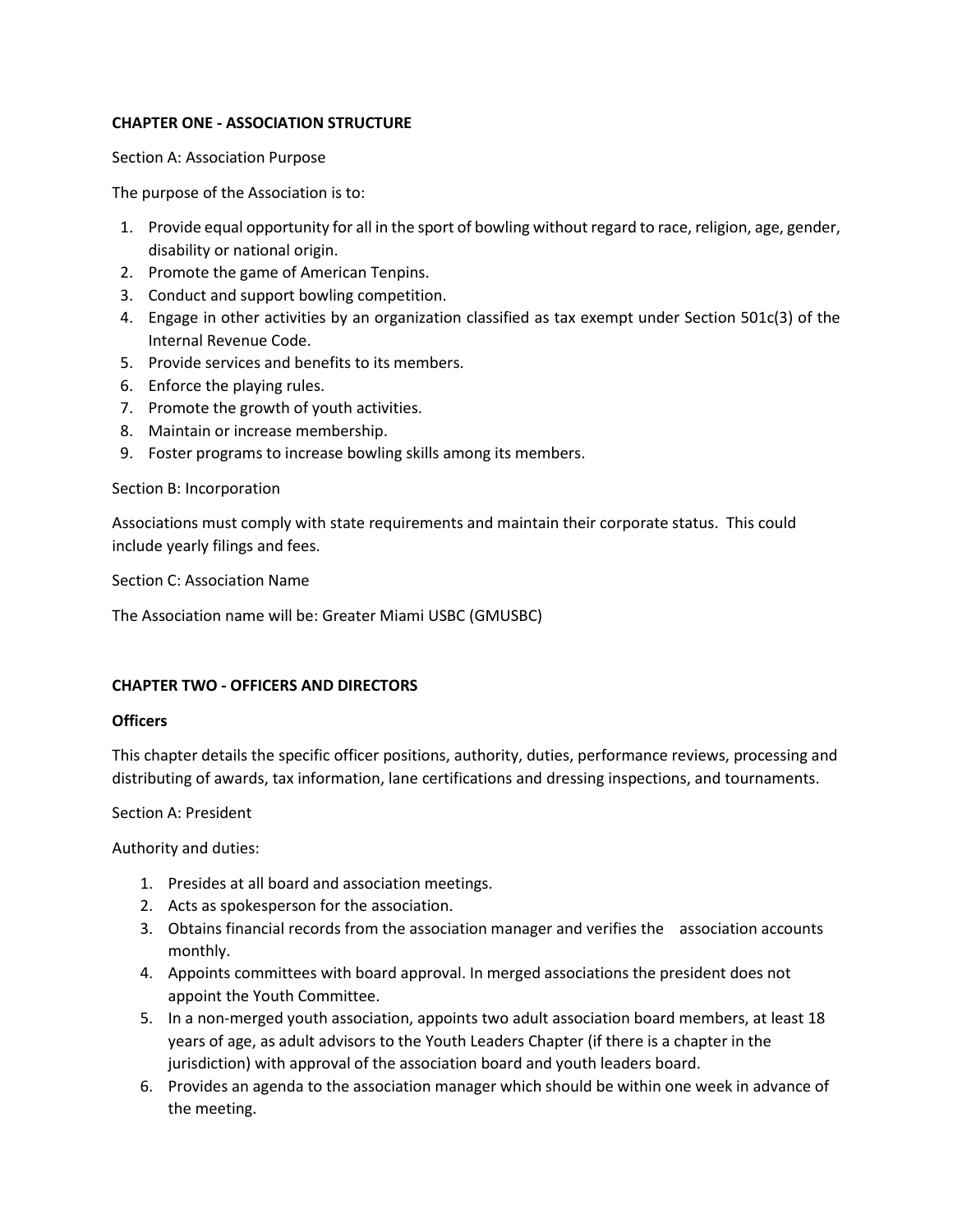7. The president may attend president-appointed committee meetings in an ex officio, nonvoting capacity, unless the Board directs otherwise.

Section B: Vice President

Authority and duties:

- 1. Presides at all meetings when the president is absent.
- 2. Performs other duties as prescribed by the board or requested by the president.

## Section C: Association Manager

- 1. Acts as the ex officio, non-voting secretary/treasurer of the board.
- 2. Has voice only, does not count towards the quorum and cannot make or second motions at board meetings, unless he/she is also a director. He/she may be excused from board meetings based on the issue/discussion at hand.
- 3. Has voice and vote at membership meetings, unless he/she is not a current member of the association.
- 4. Is selected/appointed by and accountable to the board and USBC.
- 5. Must be a minimum age of 18, unless state laws mandate a specific age and be USBC bondable.
- 6. Is not required to be a member of the association however, it is suggested.
- 7. Is not eligible to serve concurrently as an officer of the association.
- 8. Is eligible to serve as a director. 9. Authority and duties:

# a. Reporting

- 1. To USBC Headquarters as required.
- 2. To the board/delegates/youth representatives/members at every meeting and as needed.
- 3. A financial report, in writing, at every board and delegate/youth representative membership meeting.
- 4. 4) A written, audited, year-end financial report at a board and the delegate/youth representative/ membership meeting.
- 5. b. Financial Complying with the established bookkeeping procedures and accounting of assets and disbursements, as approved by the board, which must include:
- 6. Receiving and issuing a receipt for all funds paid to the association within 10 days, i.e. to league secretaries for receipt of dues. (local only)
- 7. Depositing association funds, and if applicable, Youth Leaders Chapter funds in the association's account, in a financial institution which must be federally insured or its equivalent, within seven days of receipt. Non-board members handling/depositing association or youth leader's funds are not bonded through USBC.
- 8. Ensuring all withdrawals have two signatures. (Two members of an immediate family cannot cosign for withdrawals.)
- 9. Providing the president with all records for monthly verifications.
- 10. Ensuring all required financial reports are filed. (IRS, payroll taxes, state taxes, etc. Refer to Section F of this chapter.)
- 11. Providing all documentation for the association audits.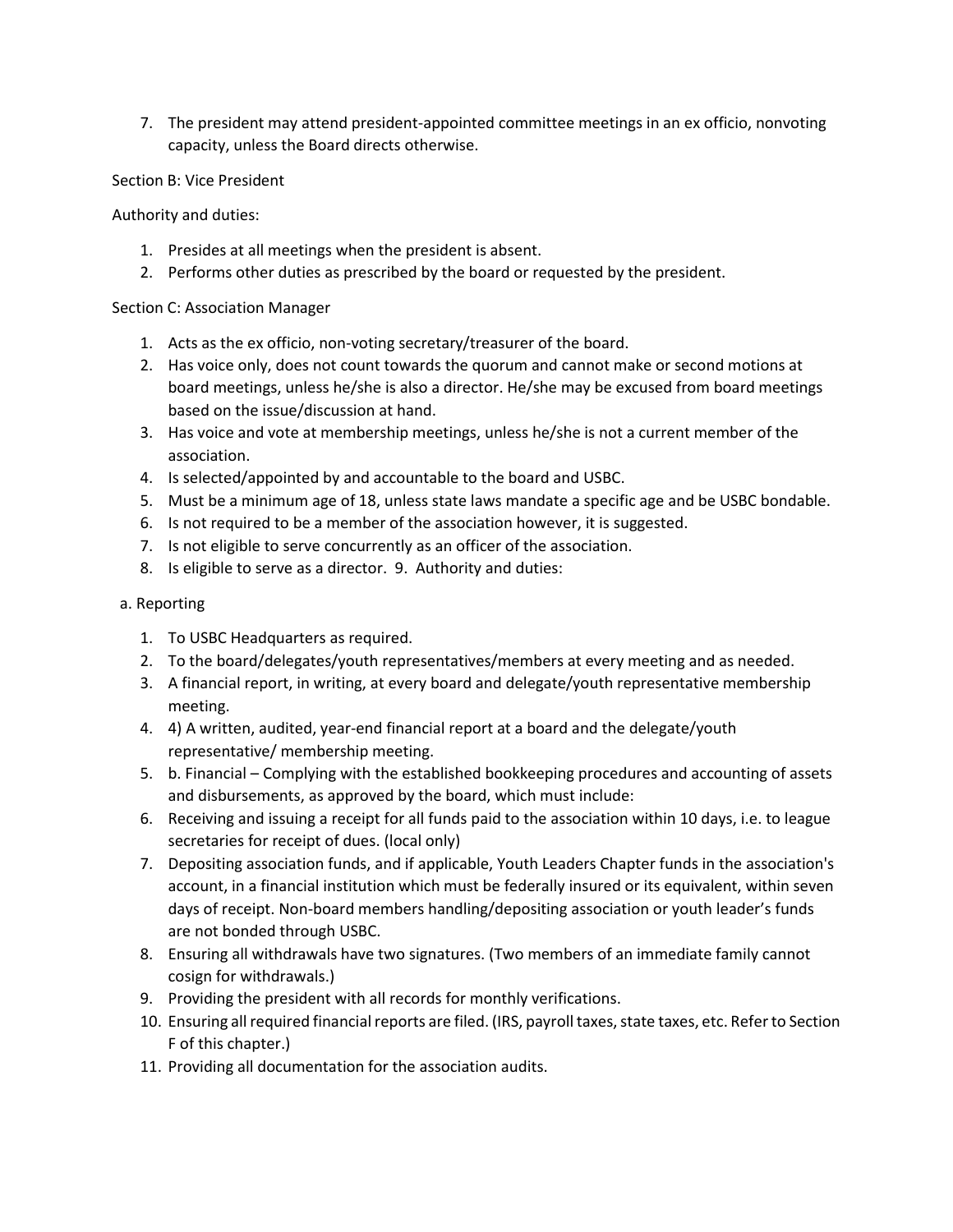- 12. Preparing a budget for board approval, if required. (Note: The finance committee reviews and monitors the budget, if applicable.)
- 13. Establishing a procedure for retention of records which must include the financial records, to be approved by the board.
- 14. Providing a report of financial transactions as requested by the board or USBC Headquarters.
- 15. Paying all bills authorized by the board.
- 16. Paying all invoices/warrants from youth leaders funds that are submitted and approved by the Youth Leaders Chapter. Must ensure there are two signatures on the invoice/warrant, one of which must be an adult advisor.
- 17. Submitting scholarship funds to USBC Headquarters for administration by SMART as specified. (Refer to bowl.com.)
- c. Other
- 1. Handling association correspondence, including distributing information to and from USBC Headquarters to the respective board, proprietors and members
- 2. Ensuring board members have a current copy of the association's bylaws.
- 3. Distributing meeting notifications, as designated in the bylaws.
- 4. Maintaining the association's operations manual, if applicable.
- 5. Receiving, compiling and filing committee reports.
- 6. Recording and maintaining meeting minutes.
- 7. Managing the association championship tournament(s) and all other association tournaments. The association manager is the tournament manager or acts as the supervisor of the tournament manager.
- 8. Distributing all prize funds within 30 days following the close of the tournament, except when USBC Headquarters has authorized delay in payment.
- 9. Maintaining a record of and submitting tournament scores to USBC Headquarters as specified.
- 10. Ordering association supplies.
- 11. Selecting/appointing individuals for additional non-board positions, if these positions have been approved by the board. Positions could include, but are not limited to, office assistant, clerk, awards chairman, etc.
- 12. Maintaining a record of, verifying and submitting to USBC Headquarters and the state association, averages of members who have participated in at least 21 games in each league. (local only)
- 13. Providing each league secretary, a list of all league members and their National ID numbers for submission of averages. (Refer to Chapter 3, Section B) (local only)
- 14. Providing membership records and submitting to USBC Headquarters when requested and in a format specified by USBC Headquarters.
- 15. Ensuring lane certification and dressing inspections are completed and submitted to USBC Headquarters in a timely manner.
- 16. Submitting the association's delegates/alternates credentials to USBC Headquarters and, in the case of the local associations, submitting delegates/ youth delegates/alternates credentials to the state, within the specified formats and dates.
- 17. Processing membership and remitting USBC national and state dues to USBC Headquarters within 20 days of receipt. (local only)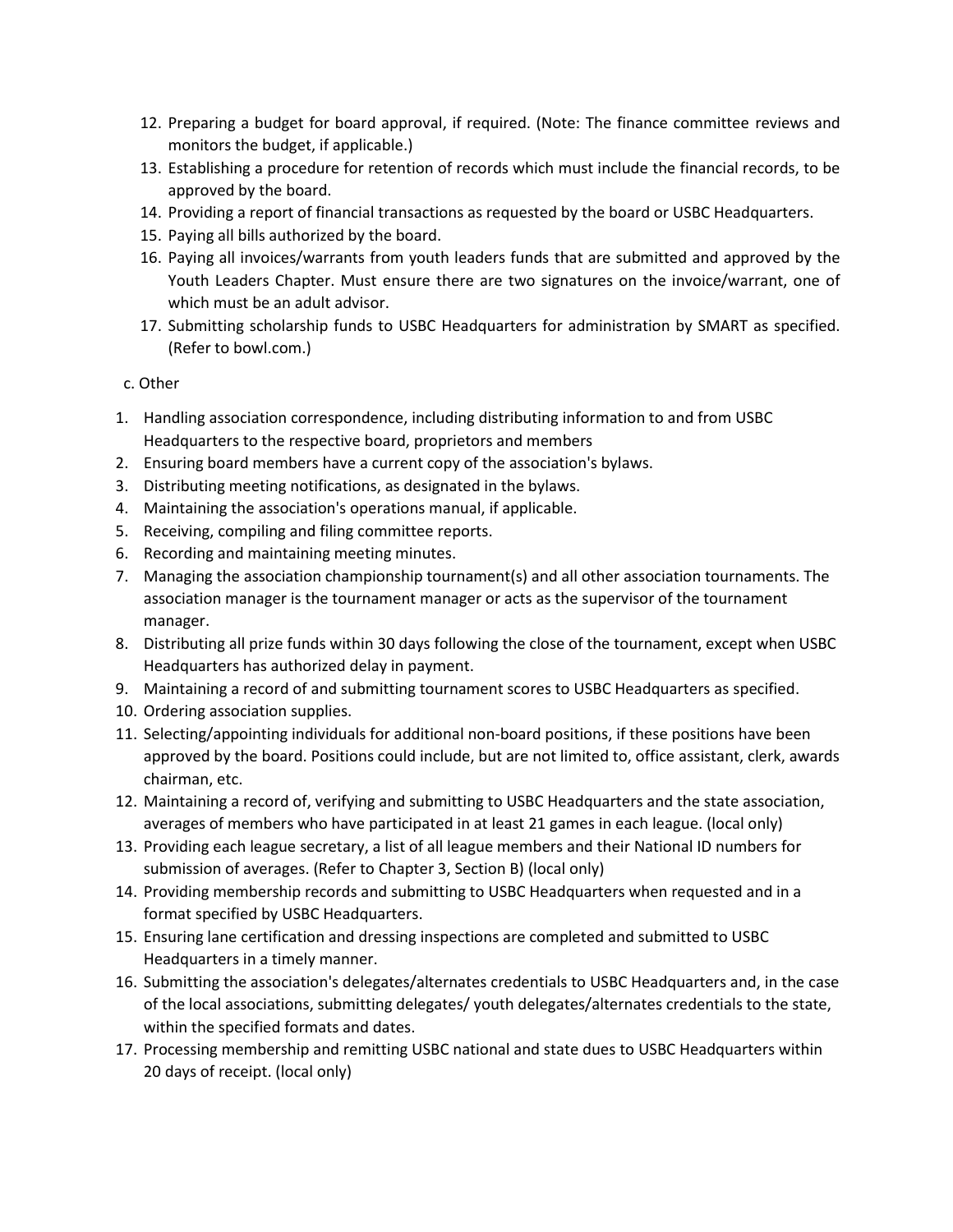- 18. Performing an upload of WinLABS backup twice per year. (The first one must be completed after "starting new season" in WinLABS).
- 19. Transmitting all board member information to USBC Headquarters within 20 days of election and maintaining the accuracy of the information.
- 20. Ensuring member's honor score awards are submitted to the association office within twenty (20) days of the achievement.
- 21. Entering Youth Leaders Chapter information (identifying youth leaders and their titles) in Win-LABS within 20 days of receipt, if there is a program in the association's jurisdiction. (local only)
- 22. Overseeing volunteer activities.
- 23. Performing other duties as prescribed by the board, the USBC Bylaws, USBC Association Policy Manual, and the association's operations manual, as applicable.

Section D: Performance Reviews

- 1. The association manager reports and is accountable to the board and USBC Headquarters.
- 2. Federal and state laws on employment must be taken into consideration.

### **Directors:**

A candidate for the Board (elected or appointed) must be:

- 1. A USBC member in good standing of the association at the time of election and throughout their term.
- 2. Elected or appointed without regard to race, color, religion, gender, disability, national origin, or age, other than the minimum age of 14, unless state laws mandate a specific age, and be reasonably representative of the membership.
- a. Any member of the Board authorized to sign contracts or acting as a signatory on association accounts must be a minimum age of 18.
- b. At least 20% of the Board must be elected by the Youth Representatives and officers and directors who hold youth membership.
- c. A maximum of three bowling center proprietors may serve on the Board at one time. A proprietor is an individual who is the owner, partner, or corporate officer of a bowling center or group of bowling centers. Excluded from the definition of proprietor is an individual who owns 25% or less of the equity shares, or who is inactive in the management of the bowling center and remains so during a term as an officer or director.
- 3. A candidate for election or appointment as a Director of the GMUSBC Association must have attended at least one annual meeting within a two-year period immediately preceding nomination. Additional eligibility requirements, if any, are to be approved by the members and Youth Representatives.
- 4. Each board member is required to be Registered Volunteer Program (RVP) compliant, complete SafeSport Training and be up to date with renewal and refresher courses. RVP badges must be worn at all Youth functions (Saturday Morning Leagues, Youth Tournaments, etc.)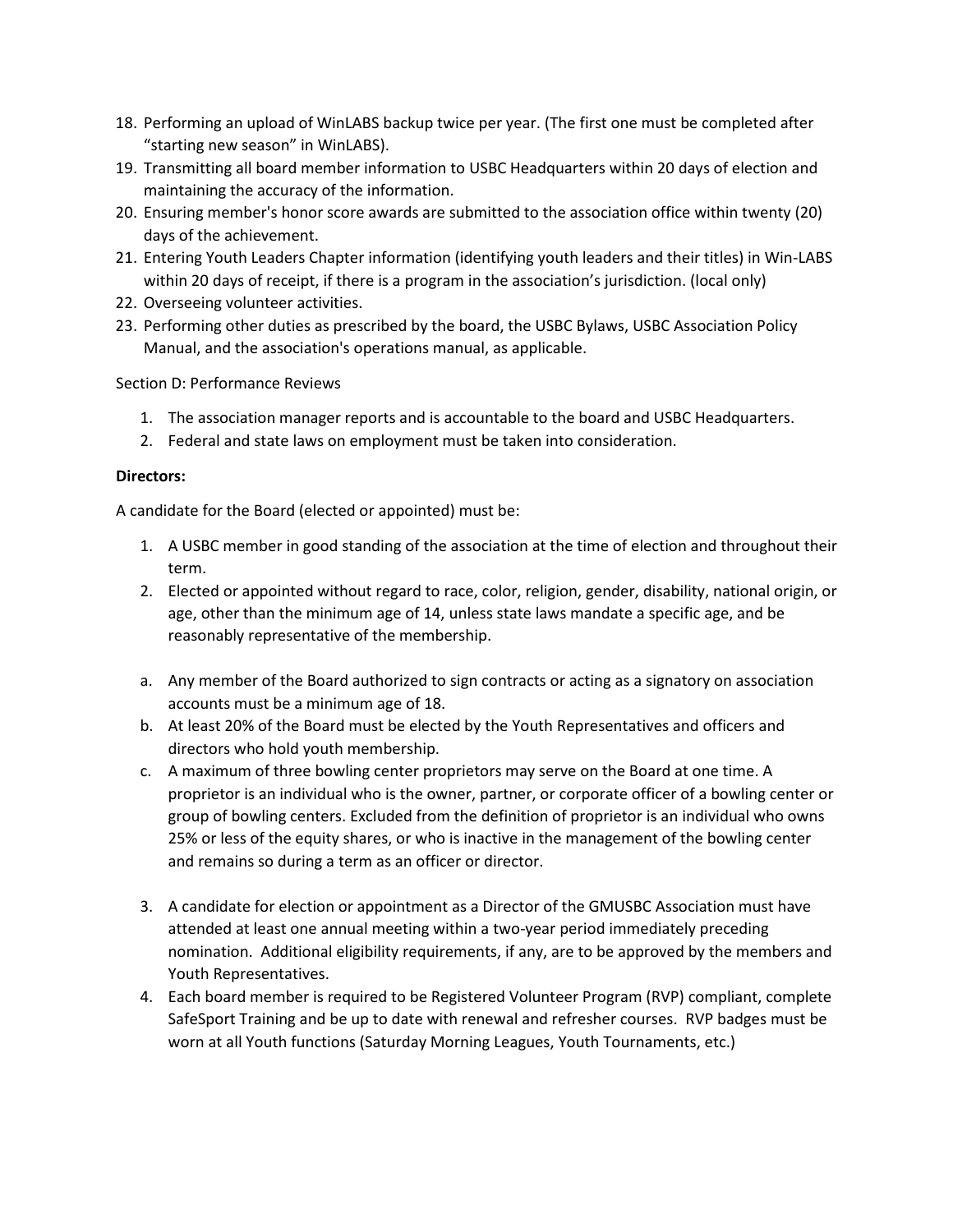### **GMUSBC Association Attendance Policy**

- 1. Two unexcused absences over the entire year: send a certified letter asking if the board member still wishes to participate; failure to respond within 30 days would be cause for automatic termination by the board.
- 2. Three excused absences over the entire year; send a letter of concern asking the board member if they are still interested.
- 3. Each board member is required to attend (work) one day of any two tournaments being held by our board. Bowling in the tournament does not constitute attending.
- 4. These attendance policy guidelines will be given to the Nominating Committee for consideration at reelection time.

## **CHAPTER THREE – COMMITTEES**

**Audit:** Verification of Income Accounts and Expense Accounts. Perform a monthly bank statement reconciliation and balance of checkbook. Prepare a written report for the Annual Meeting, report to include dates of audits, along with year-end verification of Income, Expenses and Bank reconciliation.

**Awards:** Responsible for National, State and Local awards. Design and order all awards for Leagues, Tournaments (excluding Youth), Hall of Fame, Secretary of the Year, Bowlers of the Year, Rookie of the Year, Ed & Patty Arnette "Making a Difference" Award, Top "8", outgoing Board Members, etc. All purchased awards must be submitted to the Board for approval. Committee is responsible for distribution of awards to the recipients (excluding youth). Keep detailed records of all purchases for Audit and Budget & Finance Committees. Prepare a written report for Annual Meeting.

**Budget & Finance:** Prepare a budget and set guidelines for the association and association manager to try to adhere to for the following year. Once you prepare a tentative budget you must present it to the Board for approval. Make sure all estimated income and expenses are broken down, keep miscellaneous to a minimum. Budget committee must present the Board approved budget to the membership at the Annual Meeting.

**Community Service:** We have picked "BVL" and "Rolling Toward a Cure". All other suggestions will need to be presented to the Board for approval. This committee is responsible for all letters and materials to be distributed to the leagues and bowling centers. Also, coordination of collection of monies at Board events such as tournaments, membership meetings and special events, such as Hall of Fame and Awards Dinner. This committee is also responsible for Board uniforms, making sure all current and new members have the correct uniforms. Make sure all Board members are aware and made to adhere to dress code for certain events. Keep detailed records of all purchases for Audit and Budget & Finance Committees. Prepare a written report for Annual Meeting.

**Entertainment:** Responsible for refreshments at the Annual Meeting. And, for the planning of any other gathering approved by the Board such as End of Year Dinner, Hall of Fame and Awards Dinner, etc.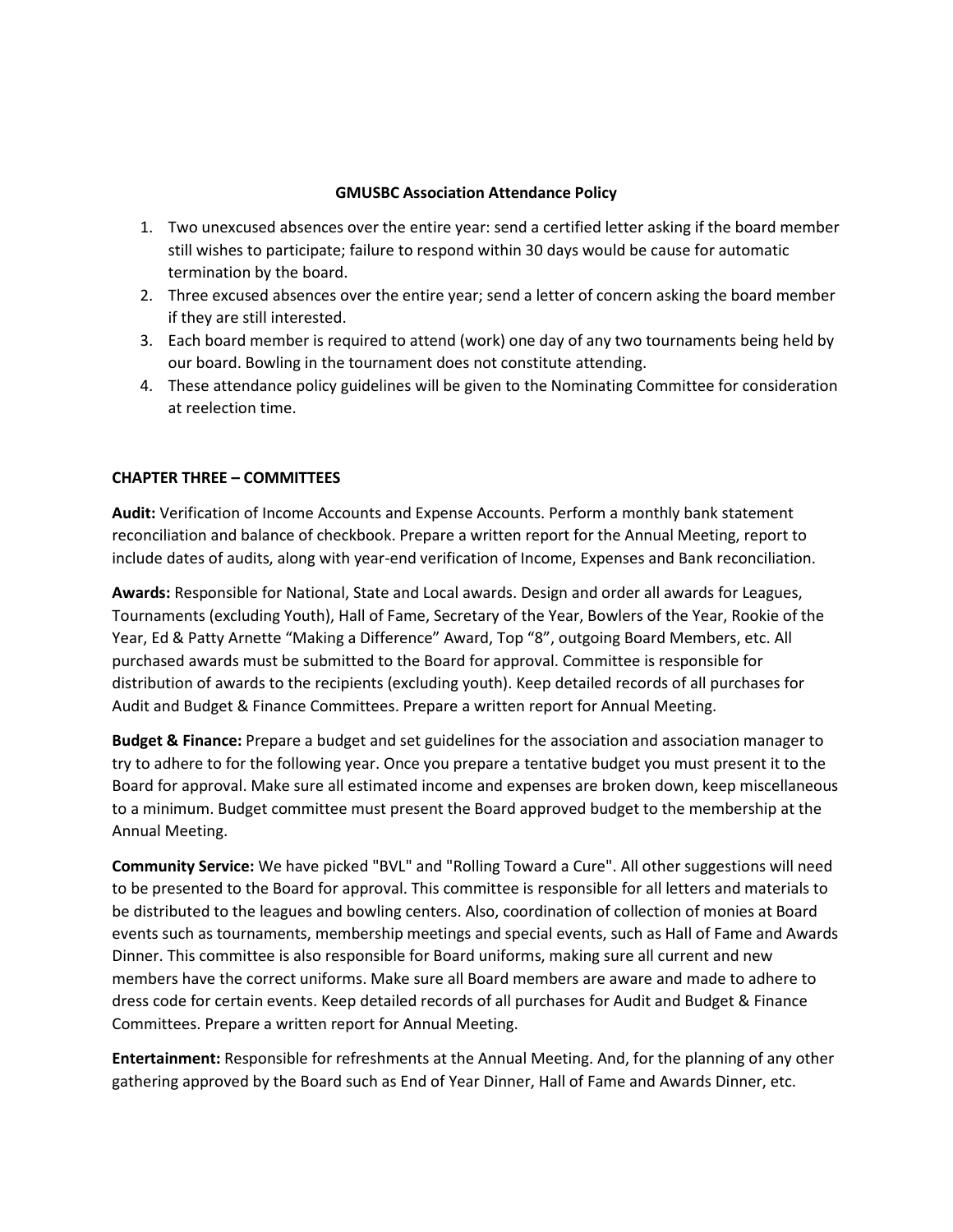**Grievance:** Entire board to be part of any grievance matter that may be submitted to the Board.

**Policy & Procedure/Legislative:** Function is to submit in writing any proposed By-Law amendments to the Board for recommendation and then submit to the membership for approval at the Annual meeting. Keep Policy & Procedure Manual up to date. Review at the officer's school any changes for the upcoming season to the USBC Handbook.

**Promotion/Publicity:** To promote interest in bowling by any means available. Responsible for any news or information about the association or the game of bowling in general to be passed along to the membership and the general public. Outlets are Website, Sparetimes, Facebook, Instagram, Twitter, Miami Herald, etc. Items to pass along would be outstanding bowling accomplishments achieved locally, statewide or nationally, Hall of Fame election, tournaments and other special activities such as "BVL and "Rolling Toward a Cure", outstanding personal accomplishments not related to bowling, etc.: Constantly update our web site and Facebook with all pertinent information that needs to be passed along to the membership. Prepare a written report for Annual Meeting.

**Special Recognition:** Oversee nomination and election process of Hall of Fame candidates along with Secretary of the Year, Rookie of the Year, Ed & Patty Arnette "Making a Difference" Award, (Bowler of the Year would fall under Association Manager responsibilities), etc. Update requirements and voting process for all special candidate awards such as the ones mentioned in the prior sentence. Record voting results and submit to Association Manager. Prepare a written report for Annual Meeting.

**Sponsors:** Solicit sponsors for tournaments, clinics and awards dinner. Thus, helping increase tournament prize funds and decrease administrative costs.

**Tournament:** Responsible for all association tournaments, excluding Mail-O-Grams. This committee needs to have many other committees set up under its umbrella such as Rules, Awards, Prize Fund, Board Member Scheduling, Promotion & Publicity, Registration and Ways and Means. Keep detailed records of all purchases for Audit and Budget & Finance Committees. Prepare a written report for Annual Meeting.

**Ways & Means:** Main function is to supplement the association's income to help defray expenses. This committee needs to devise money making projects to sell all year, mainly at all association tournaments. All money spent by this committee must be approved by the board. Keep detailed records of all purchases for Audit and Budget & Finance Committees. Prepare a written report for Annual Meeting.

**Youth:** Promote scholarships to the youth membership. Set up requirements for scholarships and the dollar amount to be paid out for each type. Youth committee should be up to date with High School competition, Middle School competition, Tournaments outside of our association, Youth Leaders, etc. Make sure all avenues of our youth bowlers are taken care of throughout all committees listed, excluding Awards. Youth Awards will be taken care of by the Youth Committee.

#### **CHAPTER FOUR - MEETINGS**

See By-Laws Amended 8/1/2021